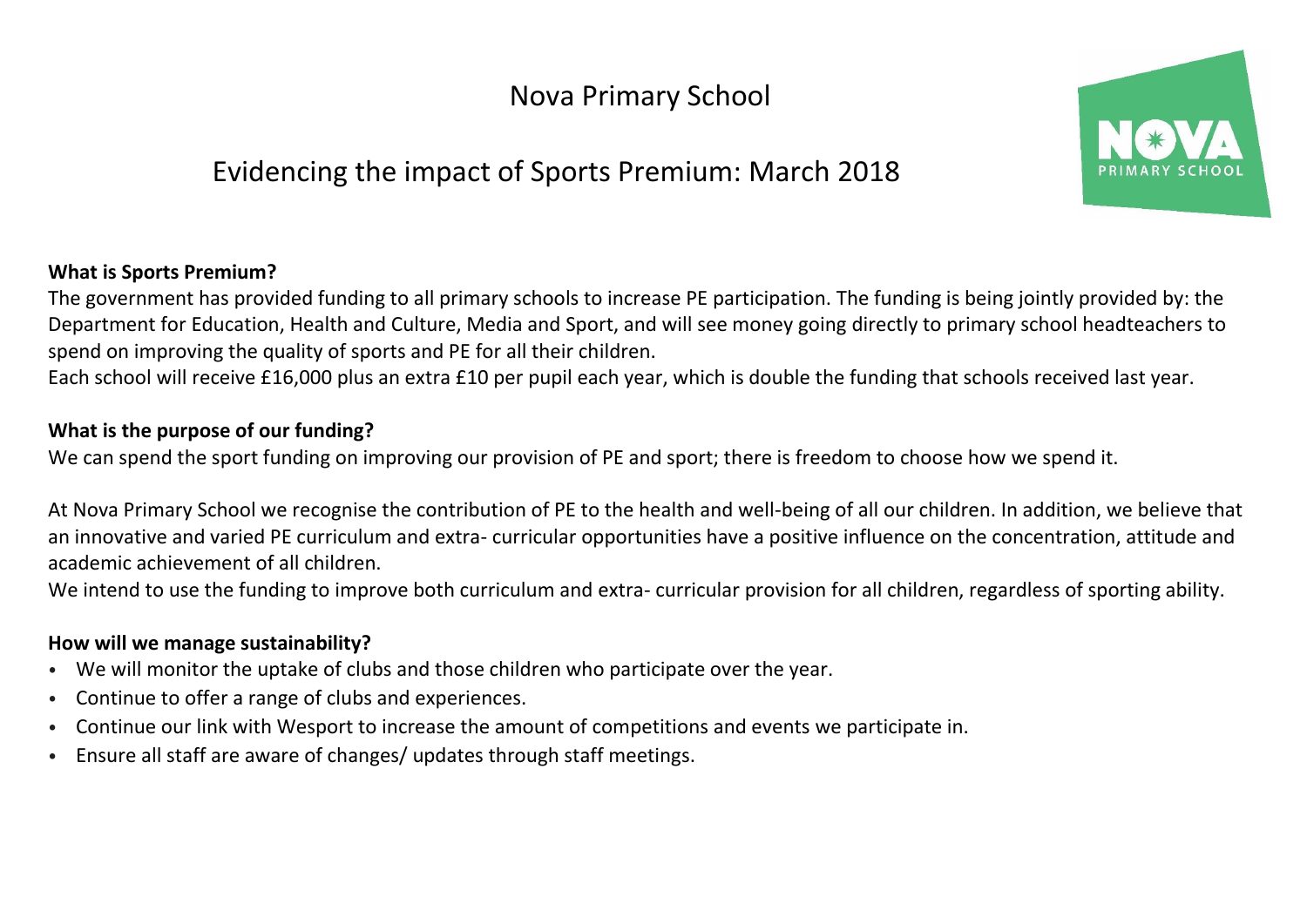Support for review and reflection - considering the 5 key indicators from DfE, what development needs are a priority for your setting and your students now and why? Use the space below to reflect on previous spend, identify current need and priorities for the future.

| Key achievements to date:                                                                                                                                                                                                                                                                                                      | Areas for further improvement and baseline evidence of need:                                                                                                                                                                                                                              |  |  |  |
|--------------------------------------------------------------------------------------------------------------------------------------------------------------------------------------------------------------------------------------------------------------------------------------------------------------------------------|-------------------------------------------------------------------------------------------------------------------------------------------------------------------------------------------------------------------------------------------------------------------------------------------|--|--|--|
| Physical breaks - promoting 30 minutes of physical activity a day (in<br>school).<br>Staff CPD<br>Advanced Physical Activity Badge awarded by Bristol Healthy Schools<br>Team (first school in Bristol) for the increase in club participation.<br>Mental Health and Wellbeing Badge (first school in Bristol).<br>Bikeability | Active travel for pupils, parents and staff.<br>Promote sports throughout social media and other platforms - for all<br>children.<br>Lesson observations- quality of teaching.<br>Active 30/30 - supporting parents and children with 30 minutes of<br>physical activity a day (at home). |  |  |  |
| Maintaining children's participation in competitive sports.<br>Spare PE kit - providing all children with equal opportunities.                                                                                                                                                                                                 | Baseline evidence includes: club participation, pupil and staff questionnaires,<br>wellbeing surveys, school health data pack and evidence submitted to the                                                                                                                               |  |  |  |
|                                                                                                                                                                                                                                                                                                                                | Bristol Healthy Schools Team.                                                                                                                                                                                                                                                             |  |  |  |

| Meeting national curriculum requirements for swimming and water safety                                                                                                                                                         | Please complete all of the below*:                                                                                                                     |
|--------------------------------------------------------------------------------------------------------------------------------------------------------------------------------------------------------------------------------|--------------------------------------------------------------------------------------------------------------------------------------------------------|
| What percentage of your current Year 6 cohort swim competently, confidently and proficiently over a distance 56%<br>of at least 25 metres?                                                                                     |                                                                                                                                                        |
| What percentage of your current Year 6 cohort use a range of strokes effectively [for example, front<br>crawl, backstroke and breaststroke]?                                                                                   | 44%                                                                                                                                                    |
| What percentage of your current Year 6 cohort perform safe self-rescue in different water-based<br>situations?                                                                                                                 | 52%                                                                                                                                                    |
| Schools can choose to use the Primary PE and Sport Premium to provide additional provision for swimming<br>but this must be for activity over and above the national curriculum requirements. Have you used it in this<br>way? | Yes/No<br><b>Additional Swimming for KS1</b><br>children-including transport and<br>support staff (£3,010). 20.3%<br>15.3 % (including carry forward). |

\*Schools may wish to provide this information in April, just before the publication deadline.

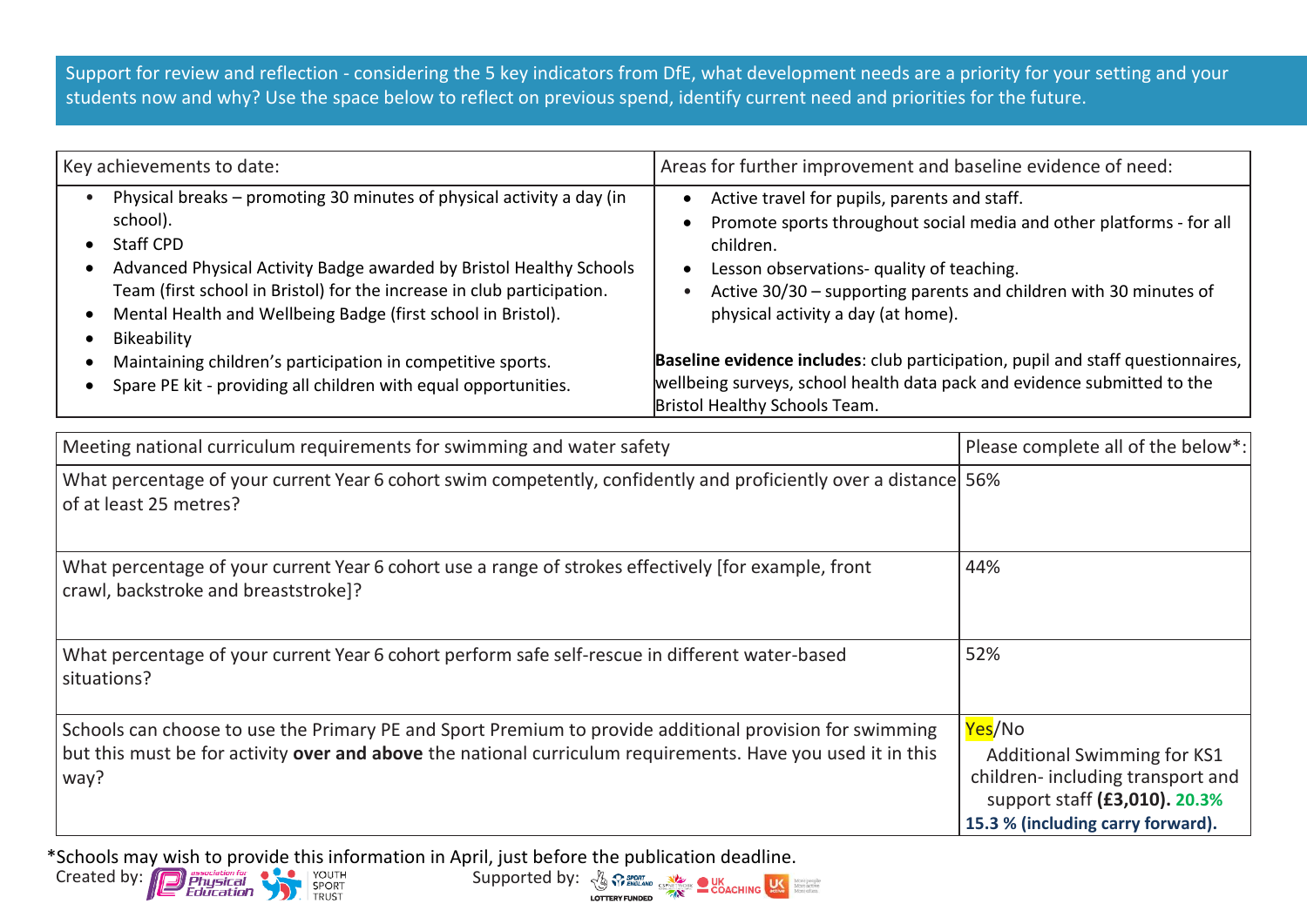#### **Action Plan and Budget Tracking**

Capture your intended annual spend against the 5 key indicators. Clarify the success criteria and evidence of impact that you intend to measure to evaluate for students today and for the future.

| Total funding allocated 17/18: | £14,836 |
|--------------------------------|---------|
| Carry forward 16/17:           | £4,817  |
| Total:                         | £19,653 |
| <b>Total Spent:</b>            | £11,553 |
| <b>Underspend:</b>             | £8,100  |

| Academic Year: 2017/18                                                                                                                                                                                                                         | Total fund allocated: £19,653<br>(£4,817 carry forward). £14,836                                                                                                                                                                | Date Updated:27/3/18         |                                                                                                                                                                                                                                                                                                                                                                                                                                                                                                 |                                                                                                                                                                                                                                                                 |
|------------------------------------------------------------------------------------------------------------------------------------------------------------------------------------------------------------------------------------------------|---------------------------------------------------------------------------------------------------------------------------------------------------------------------------------------------------------------------------------|------------------------------|-------------------------------------------------------------------------------------------------------------------------------------------------------------------------------------------------------------------------------------------------------------------------------------------------------------------------------------------------------------------------------------------------------------------------------------------------------------------------------------------------|-----------------------------------------------------------------------------------------------------------------------------------------------------------------------------------------------------------------------------------------------------------------|
| Key indicator 1: The engagement of all pupils in regular physical activity - Chief Medical Officer guidelines recommend that<br>primary school children undertake at least 30 minutes of physical activity a day in school.                    |                                                                                                                                                                                                                                 |                              |                                                                                                                                                                                                                                                                                                                                                                                                                                                                                                 | Percentage of total allocation:<br>16.6%<br>12.5% (including carry forward).                                                                                                                                                                                    |
| School focus with clarity on<br>intended impact on pupils:                                                                                                                                                                                     | Actions to achieve:                                                                                                                                                                                                             | <b>Funding</b><br>allocated: | Evidence and impact:                                                                                                                                                                                                                                                                                                                                                                                                                                                                            | Sustainability and suggested next<br>steps:                                                                                                                                                                                                                     |
| To enhance our existing physical<br>break sessions where children are<br>active for 10-15mins a day.<br>KS1-2x running a mile, 3x in class<br>physical break/skipping.<br>KS2-3x running a mile, x2 in class<br>I۰<br>physical break/skipping. | Staff meeting time to implement<br>new ways of recording class miles.<br>Milestone certificates for<br>individuals and whole class PE<br>related prizes for a class in KS1<br>and $KS2$ ( $x$ 3 a year).                        | £ 102                        | ALL pupils involved in 10-15<br>minutes of additional physical<br>activity every day (see class<br>timetables). Pupils are more<br>active in PE lessons - they take<br>part without stopping to rest.<br>Each classes' record of miles. An  .<br>overall increase in distances-<br>from the beginning of the year.<br>Videos carried out by the Health<br>and Wellbeing council.<br>Children's enjoyment and<br>understanding of the benefits<br>regarding physical activity, has<br>increased. | Physical breaks to continue to<br>be firmly embedded in the<br>school day.<br>Recognition of children's<br>efforts rather than<br>accomplishments.<br>Integrate physical activity<br>across the curriculum so that<br>it becomes embedded in<br>other subjects. |
| To make playtimes more active<br>for children.                                                                                                                                                                                                 | Purchase playtime equipment to<br>give children more opportunities<br>to be active during lunchtimes.<br>Introduce more formal lunchtime<br>sport; interclass football<br>tournament (See Key indicator 5<br>for more details). | £562                         | Videos of children being active at<br>lunchtime, using resources and<br>tweets. Attitudes to learning<br>improved/ better concentration<br>in lessons - 2017 Staff meeting<br>discussion notes.                                                                                                                                                                                                                                                                                                 | Display and recognise<br>children's accomplishments in<br>the 'Shine' lead lunchtime<br>sessions.                                                                                                                                                               |
| <i><b>Physical</b></i><br>Education<br>SPORT<br>TRUST                                                                                                                                                                                          | <del>supportea by:</del><br><b>LOTTERY FUNDED</b>                                                                                                                                                                               | THE REAGAND CSPNETWORK       | COACHING <b>BANK</b>                                                                                                                                                                                                                                                                                                                                                                                                                                                                            |                                                                                                                                                                                                                                                                 |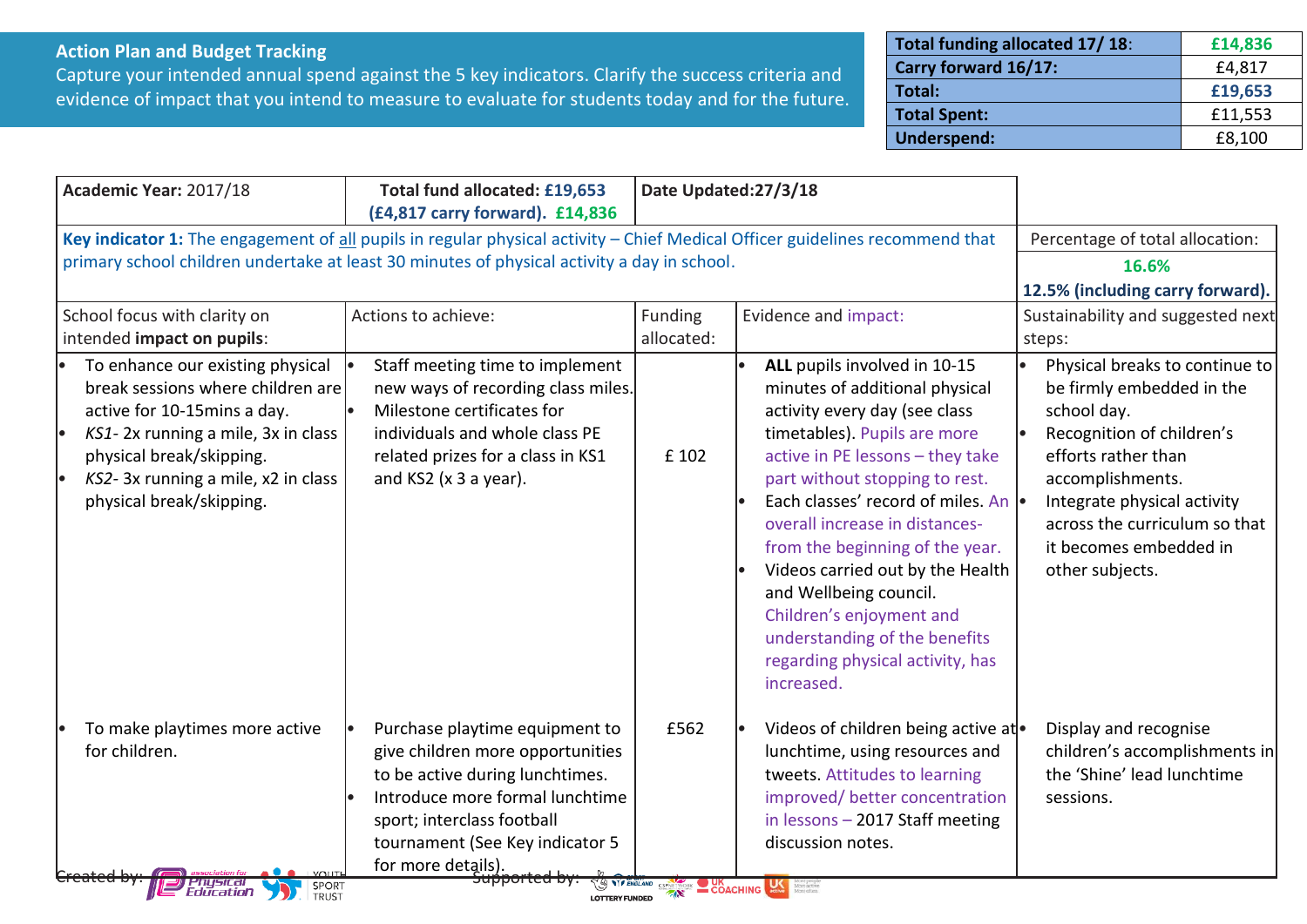|                                                                                                                    |                                                                                                                |                       | sports joining in. Emails between<br>PE lead and SLT show this<br>(20.02.18). More children being<br>active within the school day.<br>Wellbeing Survey 2017<br>outcomes: how active are you<br>compared to this time last year?<br>MORE 83%, LESS 4%, SAME 15%.<br>More children physically active.                                                                                                  | the other two days (in both<br>the KS1 and KS2 playgrounds),<br>which will provide sports<br>leaders with additional<br>leadership skills.                                                                                   |
|--------------------------------------------------------------------------------------------------------------------|----------------------------------------------------------------------------------------------------------------|-----------------------|------------------------------------------------------------------------------------------------------------------------------------------------------------------------------------------------------------------------------------------------------------------------------------------------------------------------------------------------------------------------------------------------------|------------------------------------------------------------------------------------------------------------------------------------------------------------------------------------------------------------------------------|
| Key indicator 2: The profile of PE and sport being raised across the school as a tool for whole school improvement |                                                                                                                | Total:<br>£2,464      |                                                                                                                                                                                                                                                                                                                                                                                                      | <b>Additional next steps:</b><br>Begin to promote active<br>travel to school and make<br>links with the Bikeability<br>programme.<br>Percentage of total allocation:<br>7.1%                                                 |
|                                                                                                                    |                                                                                                                |                       |                                                                                                                                                                                                                                                                                                                                                                                                      | 5.3% (including carry forward).                                                                                                                                                                                              |
| School focus with clarity on<br>intended impact on pupils:                                                         | Actions to achieve:                                                                                            | Funding<br>allocated: | Evidence and impact:                                                                                                                                                                                                                                                                                                                                                                                 | Sustainability and suggested next<br>steps:                                                                                                                                                                                  |
| All children to participate in PE<br>$\bullet$<br>lessons regardless of PE kit.<br>Created by: Physical            | Spare PE kit to be purchased for<br>both KS1 and KS2.<br>Label all kit to ensure that it<br>remains in school. | £313                  | PE policy shows this is a whole<br>$\bullet$<br>school approach. All children<br>are able to access PE regardless<br>of having the correct kit.<br>KS2 spare PE kit sign out book.<br>$\bullet$<br>Supports children that are<br>disadvantaged (and are either<br>inappropriately dressed for PE<br>or missing lessons as a<br>consequence of not having<br>their kit) and one off<br>forgetfulness. | To keep a record of those<br>$\bullet$<br>children that don't bring<br>their kit in on a regular basis<br>and to send letters home.<br>Audit kit (three times a year)<br>to ensure that it does not go<br>missing/misplaced. |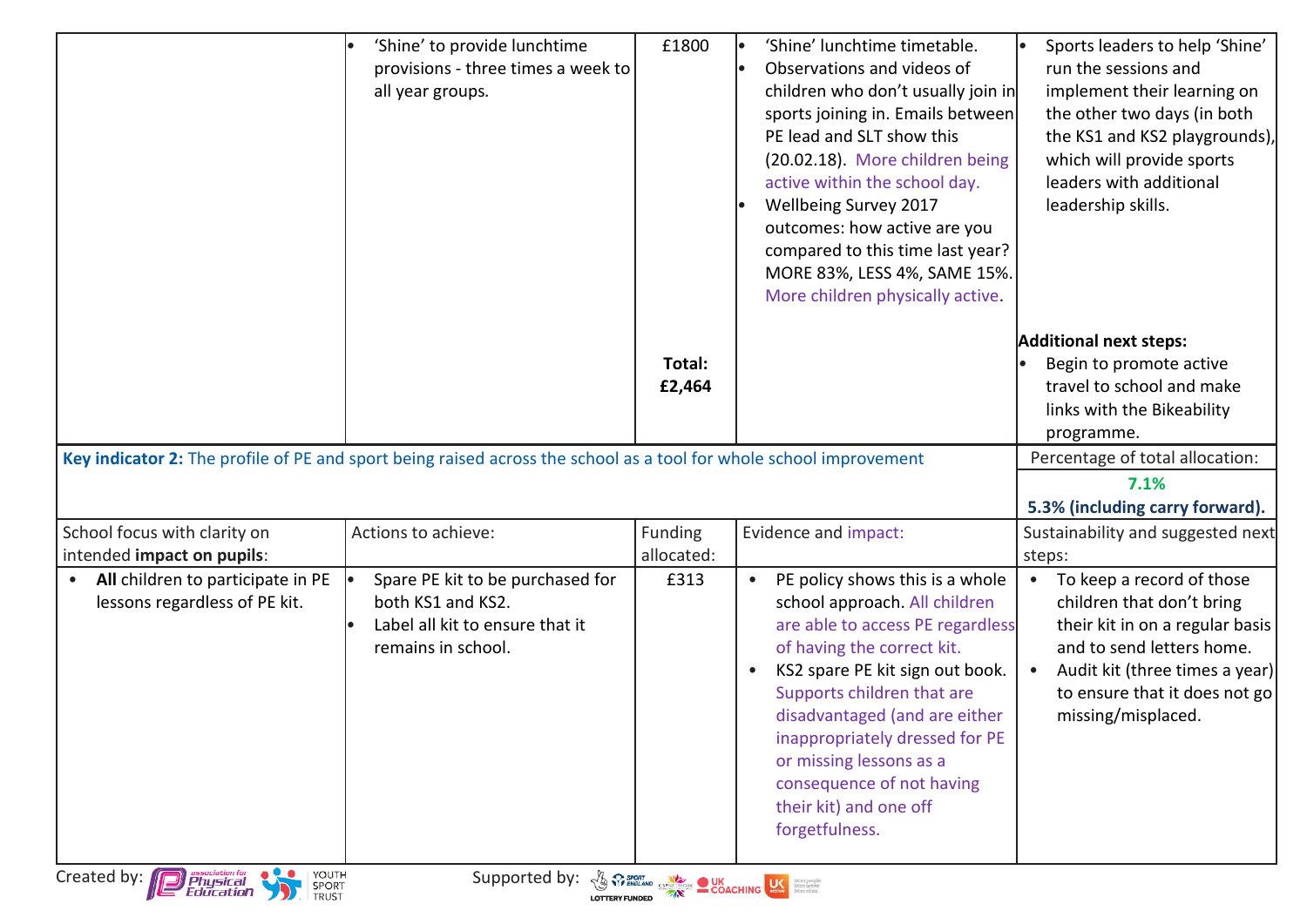| Sporting achievements to be<br>widely recognised throughout<br>the school.                                            | Achievements to be mentioned<br>in: celebration assemblies,<br>newsletters and on social media.                                                                                         | £0  | Newsletters, school website<br>$\bullet$<br>and our social media account<br>show this.<br>Local press reports such as the<br>$\bullet$<br>Shire Magazine, regularly<br>feature sporting achievement,<br>e.g. Cross Country and Netball<br>event.<br>- To ensure the whole school,<br>parents and our community are<br>aware of sporting achievements<br>and sporting clubs that we provide<br>therefore increase awareness and<br>participation.                          | To continue to promote<br>$\bullet$<br>sports throughout social<br>media and to tweet more<br>regularly with regards to PE.<br>To create a school # that has<br>a PE focus.                                                                         |
|-----------------------------------------------------------------------------------------------------------------------|-----------------------------------------------------------------------------------------------------------------------------------------------------------------------------------------|-----|---------------------------------------------------------------------------------------------------------------------------------------------------------------------------------------------------------------------------------------------------------------------------------------------------------------------------------------------------------------------------------------------------------------------------------------------------------------------------|-----------------------------------------------------------------------------------------------------------------------------------------------------------------------------------------------------------------------------------------------------|
|                                                                                                                       | PE noticeboards in the hall to<br>$\bullet$<br>show achievements, sports<br>leaders and what each class is<br>doing in PE for that term.                                                | £0  | Images of PE display boards -<br>$\bullet$<br>raising the profile of sports and<br>making children aware of the<br>sports that we provide in<br>school. Children are proud to<br>be on the notice boards to<br>acknowledge their success,<br>which has an effect on their<br>confidence and self-esteem.                                                                                                                                                                  |                                                                                                                                                                                                                                                     |
| Introduce Sports Leaders to<br>$\bullet$<br>promote PESSPA.<br>Created by:<br>Physical<br>Education<br>SPORT<br>TRUST | Introduce Sports Leaders and<br>$\bullet$<br>provide them with badges. Meet<br>with them once a week.<br>Purchase Sports Leaders UK for<br>Year 6 children.<br><del>Supported by:</del> | £68 | PE noticeboard celebrating<br>$\bullet$<br>them as sports leaders.<br>Sports relief timetable that<br>$\bullet$<br>states their roles for helping<br>and organising the week.<br>Y5/6 Sports Coaches have<br>supported the development of<br>younger pupils in sports clubs,<br>e.g. Netball and Table Tennis.<br>- The sports leaders are beginning<br>to develop leadership skills and<br>they are promoting sports to their<br><b>TO STARD GARDENS ON COACHING USE</b> | Nominate additional sport<br>$\bullet$<br>leaders and work on ways to<br>promote PE around the<br>school on a regular basis.<br>Roll out some of the sports<br>$\bullet$<br>leaders UK activities to other<br>children in different year<br>groups. |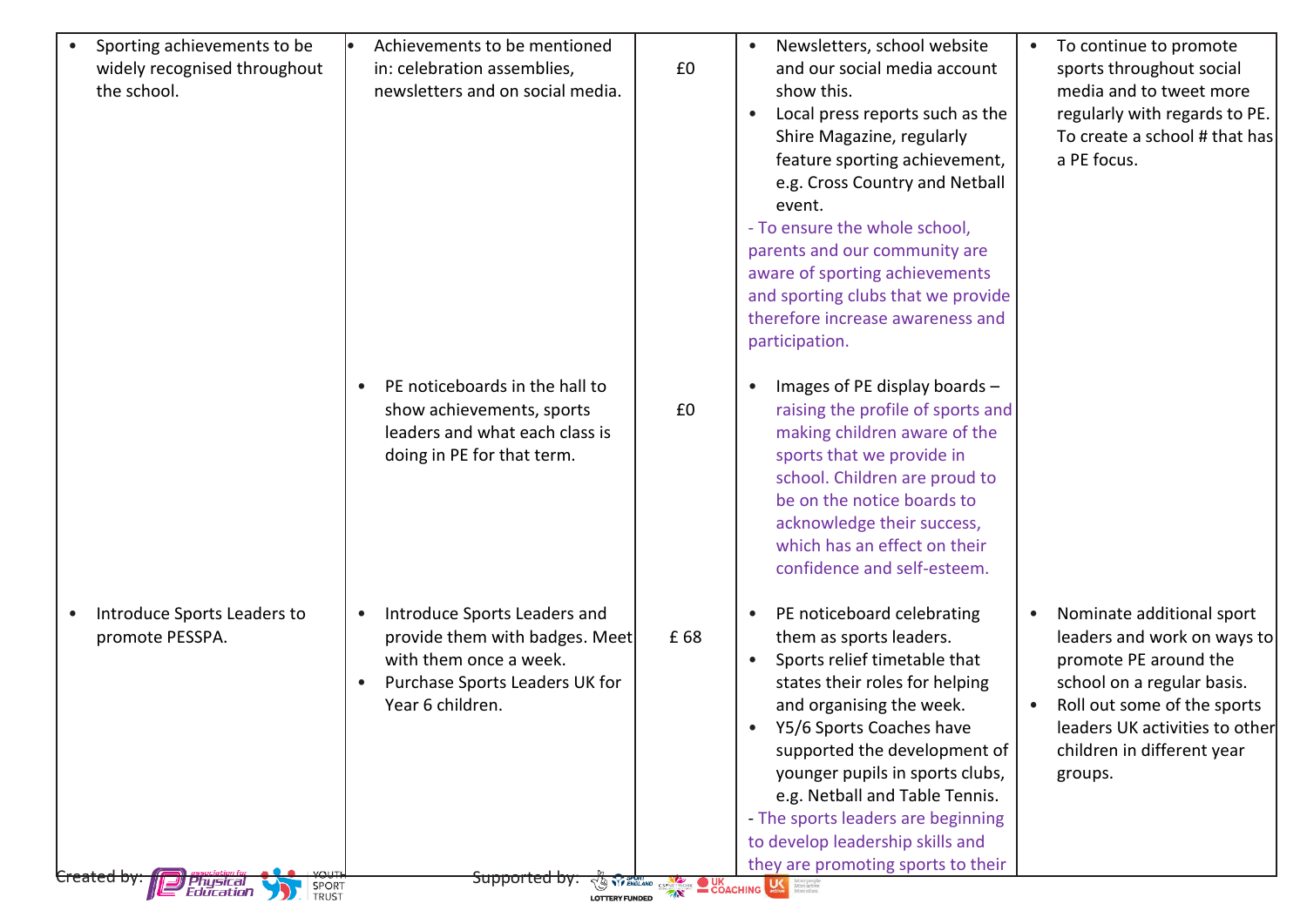|                                                                                                                       |                                                        |        | peers.                                                                                                                                                                                                                                    |                                                                                                                                                                          |
|-----------------------------------------------------------------------------------------------------------------------|--------------------------------------------------------|--------|-------------------------------------------------------------------------------------------------------------------------------------------------------------------------------------------------------------------------------------------|--------------------------------------------------------------------------------------------------------------------------------------------------------------------------|
| To provide access to high quality<br>PE and sports equipment which<br>supports high quality teaching<br>and learning. | Purchase of sports equipment to<br>improve PE lessons. | £666   | Lesson observations of newly<br>appointed staff shows effective<br>high quality use of equipment.<br>E.g. lesson observation for a<br>HLTA using the school's<br>equipment.<br>Enough equipment for all<br>children and therefore readily | Regular equipment checks to<br>ensure we have enough<br>resources.<br>Lesson observations of<br>current staff to see how<br>equipment is used, managed<br>and sustained. |
|                                                                                                                       |                                                        | Total: | accessible to all.                                                                                                                                                                                                                        |                                                                                                                                                                          |
|                                                                                                                       |                                                        | £1,047 | Enhanced inclusive curriculum -                                                                                                                                                                                                           |                                                                                                                                                                          |
|                                                                                                                       |                                                        |        | meeting the needs of pupils.                                                                                                                                                                                                              |                                                                                                                                                                          |



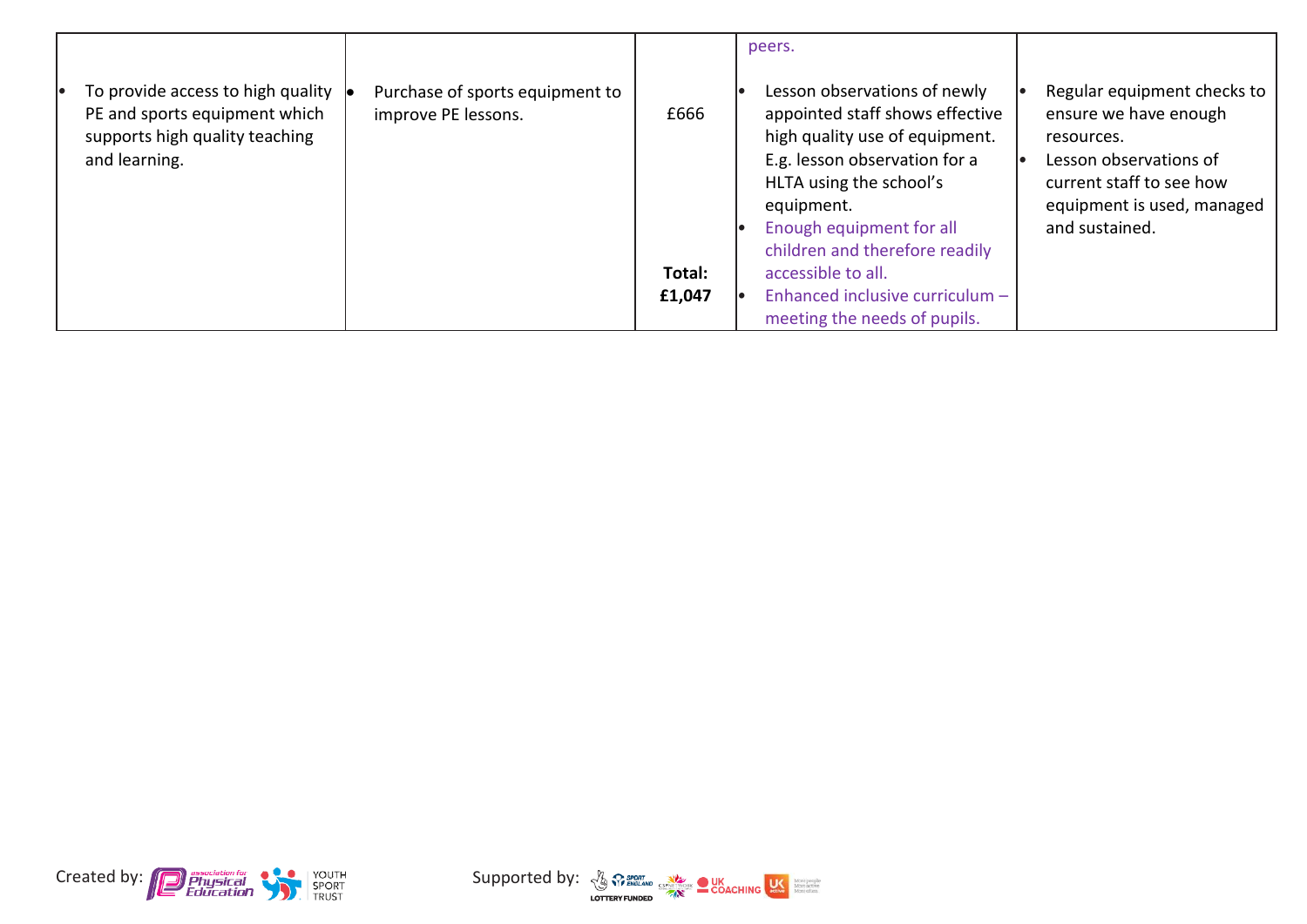| School focus with clarity on intended Actions to achieve:<br>impact on pupils:<br>Identify courses and relevant<br>Upskilling teachers in order to<br>teach our curriculum to a high<br>CPD opportunities based on<br>standard.<br>teachers' requests, last year's<br>staff questionnaires and our<br>new long term PE plan. | Funding<br>allocated:<br>$f314 \rightarrow \bullet$<br>$£144 \rightarrow$                                                                                          | Evidence and impact:<br>PE Conferences (see notes and<br>bookings) - PE Lead is more<br>confident with different aspects<br>of PESSPA and how to spend<br>sports premium.<br>Tag Rugby coaching for staff                                                                                                                                                                                                                                                                                                                                                                                                                                                                  | 25.7%<br>19.4% (including carry<br>forward).<br>Sustainability and suggested<br>next steps:<br>of ideas/ resources that<br>can be used in future<br>lessons-when teaching<br>the sport next year. |
|------------------------------------------------------------------------------------------------------------------------------------------------------------------------------------------------------------------------------------------------------------------------------------------------------------------------------|--------------------------------------------------------------------------------------------------------------------------------------------------------------------|----------------------------------------------------------------------------------------------------------------------------------------------------------------------------------------------------------------------------------------------------------------------------------------------------------------------------------------------------------------------------------------------------------------------------------------------------------------------------------------------------------------------------------------------------------------------------------------------------------------------------------------------------------------------------|---------------------------------------------------------------------------------------------------------------------------------------------------------------------------------------------------|
|                                                                                                                                                                                                                                                                                                                              |                                                                                                                                                                    |                                                                                                                                                                                                                                                                                                                                                                                                                                                                                                                                                                                                                                                                            | Teachers will have a bank                                                                                                                                                                         |
|                                                                                                                                                                                                                                                                                                                              |                                                                                                                                                                    |                                                                                                                                                                                                                                                                                                                                                                                                                                                                                                                                                                                                                                                                            |                                                                                                                                                                                                   |
| Ensure supply/ cover is booked<br>to enable staff to attend<br>sessions.<br>Created by:<br><del>Supported by</del><br>Physica<br>CO TY ENGLAND CSPN<br>SPORT                                                                                                                                                                 | $£220 \rightarrow$<br>$f(240 \rightarrow \bullet)$<br>£75<br>$f2400$ <sup>-&gt;</sup><br>£210 $\rightarrow$<br>£160 $\rightarrow$<br>£0<br><b>S</b> UK<br>COACHING | (Year 3).<br>NQT PE courses.<br>Badminton coach (Year 4 and 6<br>team-teaching) - see T4 CPD<br>document.<br>Tri-golf (Year 2 team-teaching)<br>see T4 CPD document.<br>Shine CPD timetable (R, Y3 in T4).<br>PE lead-funding analysis/action<br>plan time.<br>EYFS Inspiring to move training.<br>Cricket-Gloucester Cricket Board<br>- (Year 1- team-teaching) (Year 4<br>and 6 teacher CPD).<br>Additional evidence- Staff<br>questionnaires after attending<br>the CPD sessions/ courses show<br>improved confidence in focus<br>areas.<br>Impact:<br>Better subject knowledge of staff<br>and PE lead.<br>Increased confidence of staff<br><b>License</b> More people | Teachers to feedback<br>what they have learnt to<br>other members of staff.                                                                                                                       |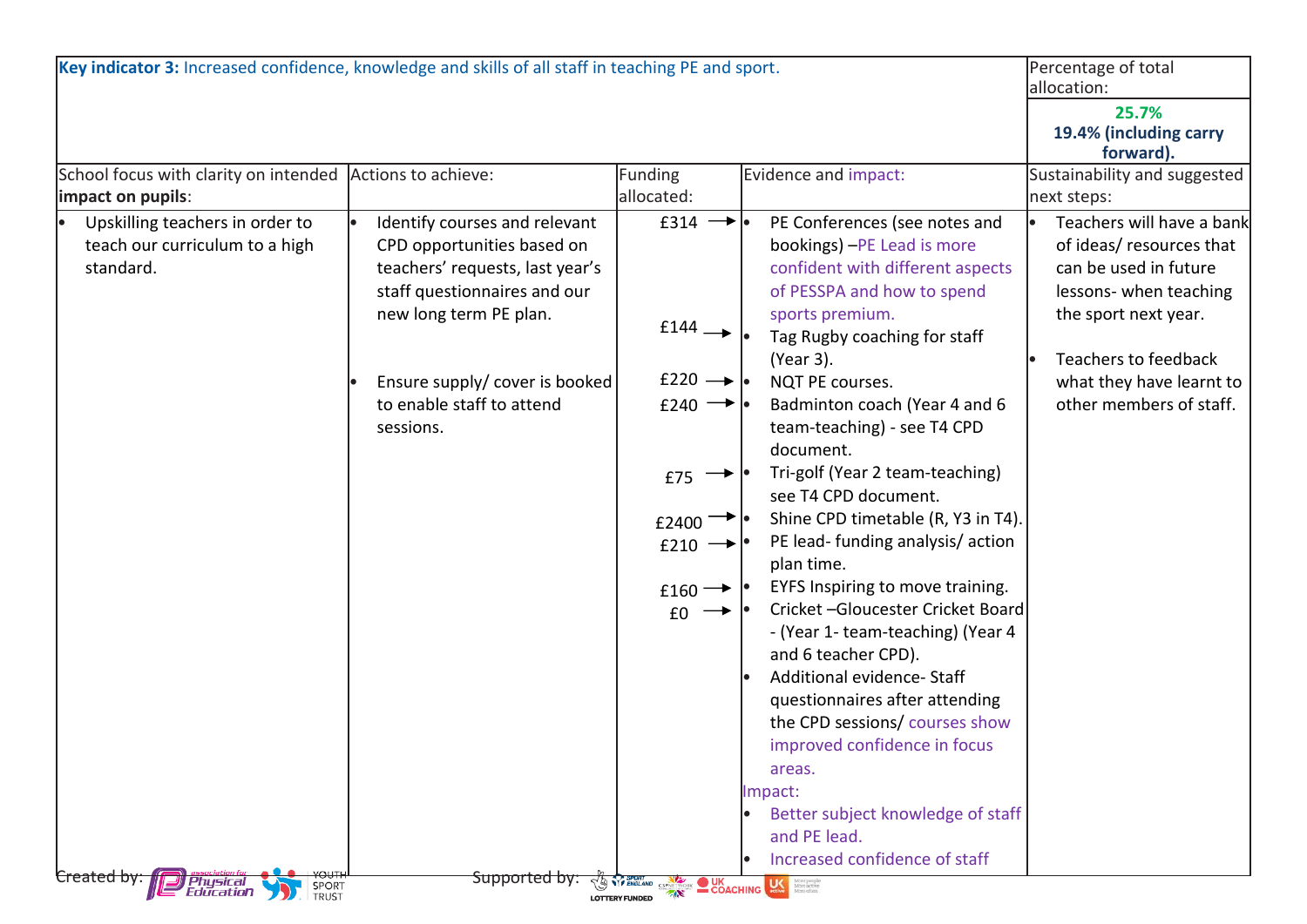|                                                                                                      |                                                                                                                                                                                                                   |                                                                                                                                    | when teaching the new<br>curriculum to a high standard.                                                                                                                                                                                                                                                                                                        |                                                                                                              |  |
|------------------------------------------------------------------------------------------------------|-------------------------------------------------------------------------------------------------------------------------------------------------------------------------------------------------------------------|------------------------------------------------------------------------------------------------------------------------------------|----------------------------------------------------------------------------------------------------------------------------------------------------------------------------------------------------------------------------------------------------------------------------------------------------------------------------------------------------------------|--------------------------------------------------------------------------------------------------------------|--|
| Establish a whole school overview  .<br>of PE to ensure coverage is broad<br>across all year groups. | Create a clear and structured<br>PE curriculum long-term plan,<br>which is consistent and<br>sustainable - share with all<br>staff.<br>Create PE Policy and share<br>with staff during staff meeting<br>sessions. | £0                                                                                                                                 | Long-term plan - Children to<br>experience a range of different •<br>sporting activities. Children<br>receiving quality teaching and<br>learning.<br>See PE Policy on school website/<br>PE staff meeting PowerPoint.<br>Children, staff and parents to<br>have a clearer understanding of<br>the expectation and health &<br>safety regulations regarding PE. | Revise long-term plan<br>and policy every year and<br>update staff with<br>relevant<br>changes/improvements. |  |
| Increase knowledge of staff<br>regarding health and safety.                                          | Purchase Safe Practice in<br>Physical Education, School<br>Sport & Physical Activity<br>book.                                                                                                                     | £50<br><b>Total: £3,813</b>                                                                                                        | Safe Practice in PE action plan<br>2017/2018 based on reading the<br>book and creating the PE policy.<br>PE Lead and SLT more aware of<br>the safety regulations regarding<br>PE.<br>Staff meeting notes and<br>PowerPoint-all staff aware of<br>changes or updates regarded<br>health and safety.                                                             | Continue to review<br>action plan and feedback<br>to staff.                                                  |  |
| Key indicator 4: Broader experience of a range of sports and activities offered to all pupils.       |                                                                                                                                                                                                                   |                                                                                                                                    |                                                                                                                                                                                                                                                                                                                                                                | Percentage of total<br>allocation:                                                                           |  |
| 5.2%<br>3.9% (including carry<br>forward).                                                           |                                                                                                                                                                                                                   |                                                                                                                                    |                                                                                                                                                                                                                                                                                                                                                                |                                                                                                              |  |
| School focus with clarity on intended Actions to achieve:<br>limpact on pupils:                      |                                                                                                                                                                                                                   | Funding<br>allocated:                                                                                                              | Evidence and impact:                                                                                                                                                                                                                                                                                                                                           | Sustainability and suggested<br>next steps:                                                                  |  |
| Provide children with a wide<br>range of sporting activities both in<br>and out of school hours.     | Continue to provide free extra-<br>curricular PE clubs run by<br>teachers.                                                                                                                                        | £0                                                                                                                                 | After school club excel<br>document.<br>Attendance registers.                                                                                                                                                                                                                                                                                                  | Coaches and teachers to<br>continue to run clubs.                                                            |  |
| Created by: <b>D</b> Physical<br>YOUTH<br>SPORT<br>TRUST                                             | Supported by:                                                                                                                                                                                                     | <b>EXECUTE OF SPORT AND COACHING LE SECOND SECOND COACHING COACHING SECOND SECOND SECOND CONSTRUCTION</b><br><b>LOTTERY FUNDED</b> |                                                                                                                                                                                                                                                                                                                                                                |                                                                                                              |  |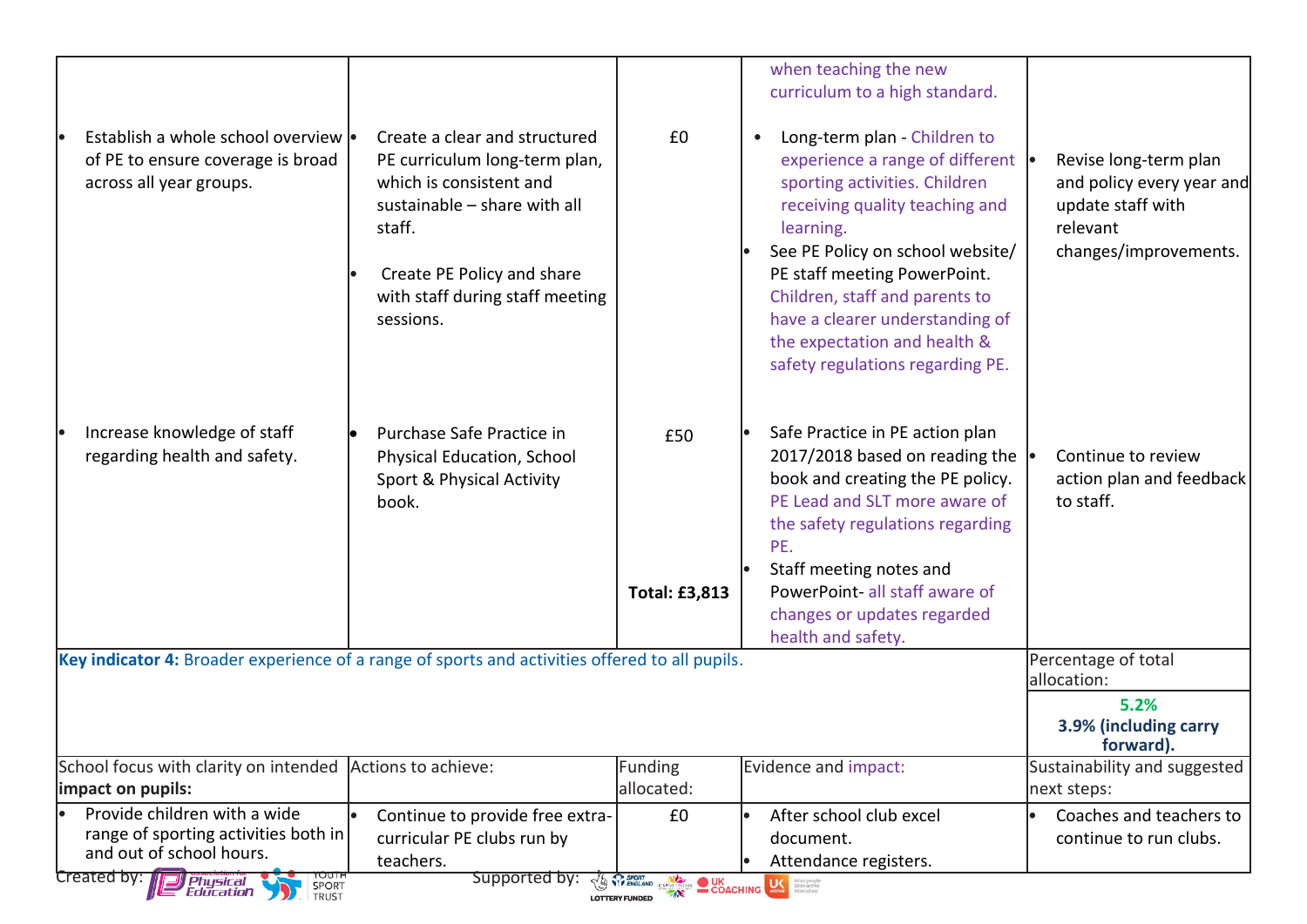|                                                                                                                                                                         | Arrange external coaches<br>(Shine) to provide a wider<br>range of clubs.                                                                                                                                                                                                                                                              | £770 $\rightarrow$<br>Cheerleading Lunchtime Club<br>both KS1 and KS2 (20 children in<br>each).<br>Children to experience/be exposed<br>to a range of different sporting<br>activities.<br>Children receiving quality teaching<br>and learning.<br>Data from the Advanced Physical  <br>Activity Badge which was awards<br>to the school January 2018 by<br><b>Bristol City Council (percentage)</b><br>increase in brackets).<br>-194 pupils took part in 1 club<br>(56%)<br>$-(110)$ 2 or more $(32.2%)$<br>$-(56)$ 3 or more $(16.4\%)$<br>$-(31)$ 4 or more $(9%)$<br>$-(16)$ 5 or more $(5%)$ | Ask teachers if they were<br>to run a PE club, what it<br>would be? Can we<br>provide the training for<br>this?<br>Arrange a pupil survey to<br>decide what clubs<br>children would like.<br>Provide more free clubs<br>particularly in KS1.                                                                                          |
|-------------------------------------------------------------------------------------------------------------------------------------------------------------------------|----------------------------------------------------------------------------------------------------------------------------------------------------------------------------------------------------------------------------------------------------------------------------------------------------------------------------------------|----------------------------------------------------------------------------------------------------------------------------------------------------------------------------------------------------------------------------------------------------------------------------------------------------------------------------------------------------------------------------------------------------------------------------------------------------------------------------------------------------------------------------------------------------------------------------------------------------|---------------------------------------------------------------------------------------------------------------------------------------------------------------------------------------------------------------------------------------------------------------------------------------------------------------------------------------|
| Encourage children, who do not<br>necessarily choose sporting<br>activities, to participate in sports.                                                                  | Develop a list of children who<br>do not attend sporting clubs (in<br>and out of school).<br>'Shine' to take a group of<br>children on a Monday pm (KS1<br>to start with), who don't<br>participate in a club, to trial out<br>some non-traditional sports<br>(e.g. archery, tri-golf) that<br>could be a future after-school<br>club. | List of children that do not attendlo<br>£0<br>sports related clubs.<br>Clearer understanding of children<br>that need to be targeted and a<br>selection of children (KS1) have<br>(costing<br>included in the received additional PE input.<br>Shine CPD<br>Shine's KS1 target group register.<br>sessions-Key<br>Letters to parents asking for<br>indicator 1).<br>permission.<br>Shine's KS2 netball register.                                                                                                                                                                                  | Conduct a questionnaire<br>asking children that don't<br>participate in a sport,<br>what sports they would<br>like to participate in<br>therefore increasing the<br>likelihood that<br>participation will be<br>sustained.<br>Track the target group of<br>children that don't<br>attend clubs and see if<br>they uptake any clubs in |
| Encourage children, who are keen<br>sports personals, to excel in their<br>La talented area.<br><b>association for<br/>  Physical<br/>  Education</b><br>SPORT<br>TRUST | 'Shine' to take some Y5/6 girls<br>that are talented netballers to<br>practice/coach - which also<br><del>Supported by:</del>                                                                                                                                                                                                          | (costing)<br>included in the $\cdot$<br>Letters to parents asking for<br>Shine CPD<br>permission.<br>Children receiving high quality<br>sessions-Key<br><b>TA WENGLAND CSPINETWORK COACHING</b><br><b>LA More propies</b><br><b>LOTTERY FUNDED</b>                                                                                                                                                                                                                                                                                                                                                 | the next term/academic<br>year.<br>Identify a KS2 target                                                                                                                                                                                                                                                                              |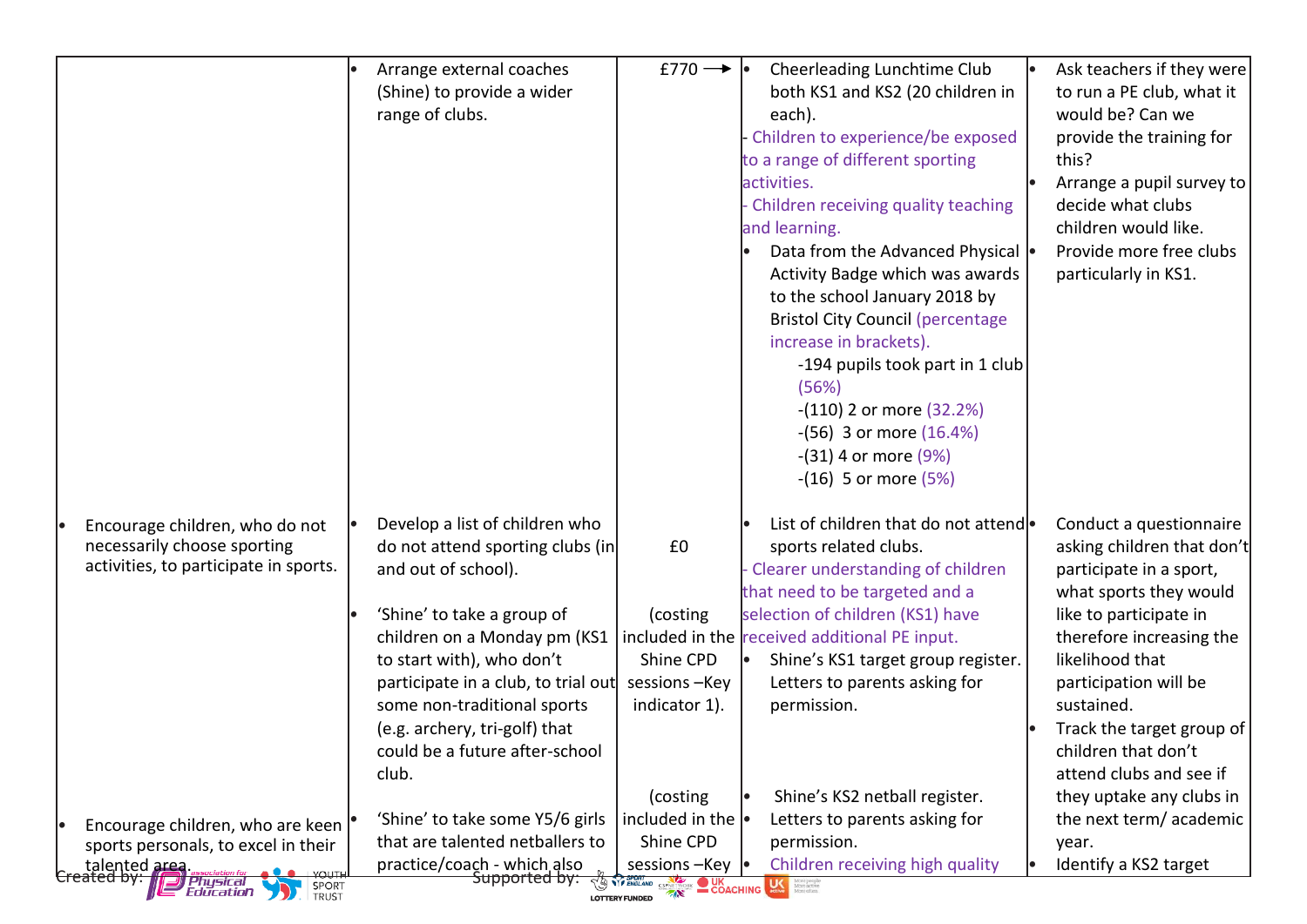|                                                                                | prepares them for an<br>upcoming tournament.                                                                                                                                                                                                                                 | indicator 1).                                         | coaching that engages and<br>inspires children to participate in                                                                                                                                                                                                                                                                            | group.                                                                                                                                                                             |
|--------------------------------------------------------------------------------|------------------------------------------------------------------------------------------------------------------------------------------------------------------------------------------------------------------------------------------------------------------------------|-------------------------------------------------------|---------------------------------------------------------------------------------------------------------------------------------------------------------------------------------------------------------------------------------------------------------------------------------------------------------------------------------------------|------------------------------------------------------------------------------------------------------------------------------------------------------------------------------------|
|                                                                                |                                                                                                                                                                                                                                                                              |                                                       | sports.                                                                                                                                                                                                                                                                                                                                     | Identify a group of gifted<br>and talented children                                                                                                                                |
| Inclusive PE for SEN children.                                                 | Book a selection of SEN<br>children to attend inclusive<br>sports events through<br>Wesport.                                                                                                                                                                                 | £0                                                    | Two Year 5 children attended the<br>'Come and try it' sessions where<br>they experienced playing Seated<br>Volleyball, Boccia and New Age                                                                                                                                                                                                   | and provide them with<br>additional sporting<br>opportunities.                                                                                                                     |
|                                                                                |                                                                                                                                                                                                                                                                              | <b>Total: £770</b>                                    | Curling. See images/videos.<br>Children came back saying they<br>made friends and had fun.<br>Parents and children gained a<br>better understanding of their<br>child's/own physical ability.                                                                                                                                               |                                                                                                                                                                                    |
| Key indicator 5: Increased participation in competitive sport.                 |                                                                                                                                                                                                                                                                              |                                                       |                                                                                                                                                                                                                                                                                                                                             | Percentage of total<br>allocation:                                                                                                                                                 |
|                                                                                |                                                                                                                                                                                                                                                                              |                                                       |                                                                                                                                                                                                                                                                                                                                             | 3%<br>2.3% (including carry<br>forward).                                                                                                                                           |
| School focus with clarity on intended Actions to achieve:<br>impact on pupils: |                                                                                                                                                                                                                                                                              | Funding<br>allocated:                                 | Evidence and impact:                                                                                                                                                                                                                                                                                                                        | Sustainability and suggested<br>next steps:                                                                                                                                        |
| To encourage children to<br>participate in competitive sports<br>activities.   | Arrange for children to attend<br>competitions against other<br>schools in our region.<br>Arrange friendly competitions -<br>inter/intra school - use the<br>local sport partnership.<br>Support children to take part in<br>sports competitions outside of<br>school hours. | £290 $\rightarrow$                                    | Wesport/ afterschool<br>competition results spreadsheet.<br>Cricket Tournament.<br>Tweets and noticeboards<br>showing results in competitions.<br>Increased participation of<br>children representing the school<br>for competitions. Children<br>develop a better understanding<br>of teamwork and fair play.<br>Weekly PE display showing | Use club data more<br>strategically to reflect<br>what children want<br>based on questionnaires<br>as previously mentioned.<br>Develop other links with<br>community sports clubs. |
|                                                                                | Support football lunchtime<br>tournament by adding an<br>element of competition-<br>purchase football trophies for                                                                                                                                                           | £47                                                   | football trophy winners. More<br>children involved-gives children<br>an incentive to win the trophy,<br>for the week, for their class.                                                                                                                                                                                                      | Continue with the<br>tournament. Monitor the<br>levels of participation<br>over the summer term                                                                                    |
| Created by:<br><b>Physical</b><br>Education<br>SPORT<br>TRUST                  | Supported by:                                                                                                                                                                                                                                                                | <b>TALE SPENGLAND CSPIETINGRE O UK</b> COACHING<br>78 | More people                                                                                                                                                                                                                                                                                                                                 |                                                                                                                                                                                    |